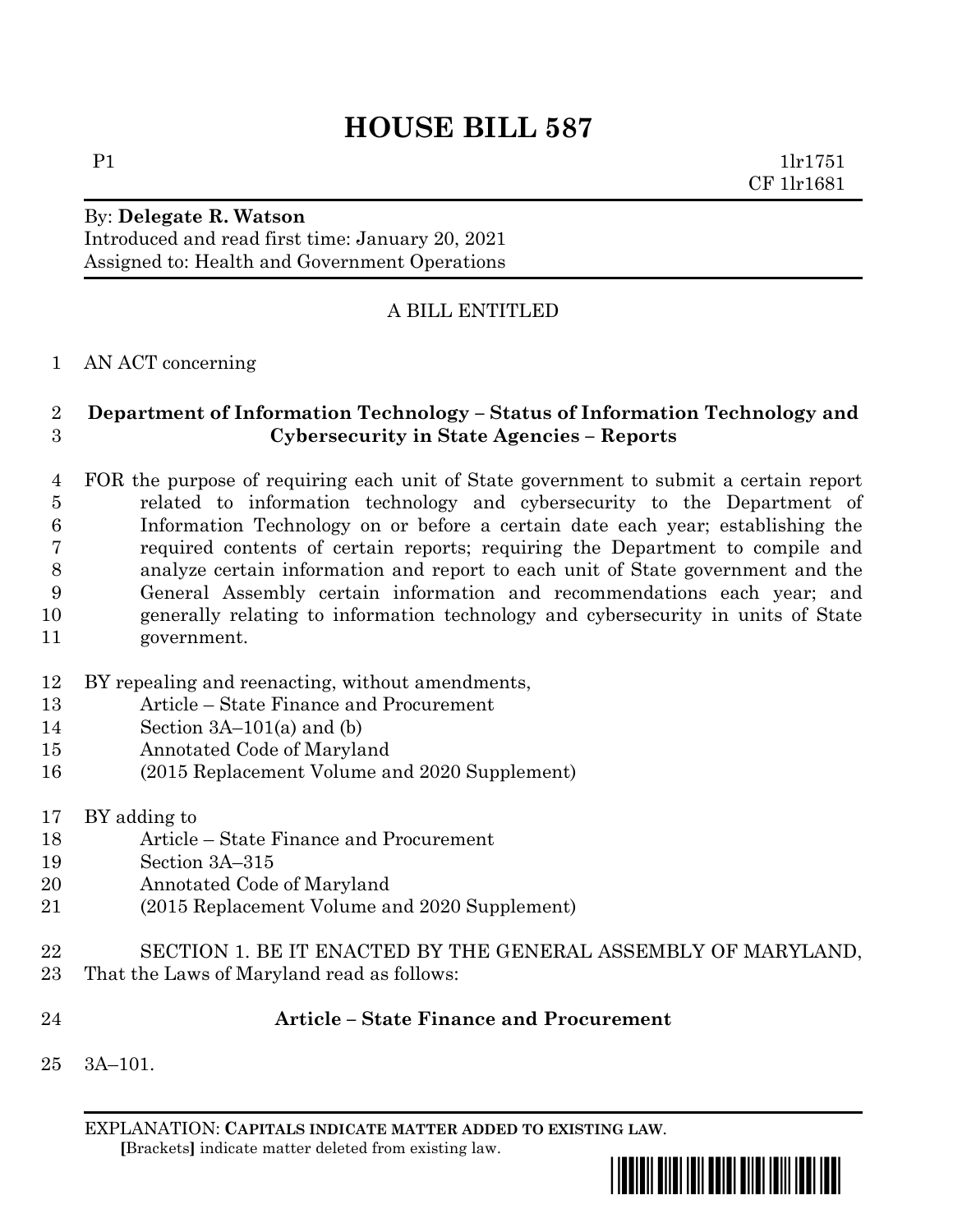(a) In this title the following words have the meanings indicated. (b) "Department" means the Department of Information Technology. **3A–315. (A) ON OR BEFORE SEPTEMBER 1 EACH YEAR, EACH UNIT OF STATE GOVERNMENT SHALL SUBMIT TO THE DEPARTMENT FOR THE PREVIOUS FISCAL YEAR AND THE CURRENT FISCAL YEAR A REPORT CONTAINING THE FOLLOWING INFORMATION: (1) THE NUMBER OF INFORMATION TECHNOLOGY STAFF POSITIONS, INCLUDING VACANT POSITIONS; (2) THE UNIT'S INFORMATION TECHNOLOGY BUDGET, BROKEN DOWN BY THE FOLLOWING CATEGORIES: (I) SERVICES; (II) EQUIPMENT; (III) APPLICATIONS; (IV) PERSONNEL; (V) SOFTWARE LICENSING; (VI) DEVELOPMENT; (VII) NETWORK PROJECTS; AND (VIII) MAINTENANCE; (3) ANY MAJOR INFORMATION TECHNOLOGY INITIATIVES THE UNIT IS TAKING TO MODERNIZE THE UNIT'S INFORMATION TECHNOLOGY SYSTEMS; (4) INITIATIVES TO TEST AND IMPROVE THE UNIT'S CYBERSECURITY AND DATA PROTECTION; (5) INFORMATION TECHNOLOGY INITIATIVES TO IMPROVE CUSTOMER ACCESS TO STATE SERVICES; AND (6) THE UNIT'S PLANS FOR FUTURE FISCAL YEARS TO IMPLEMENT** 

**HOUSE BILL 587**